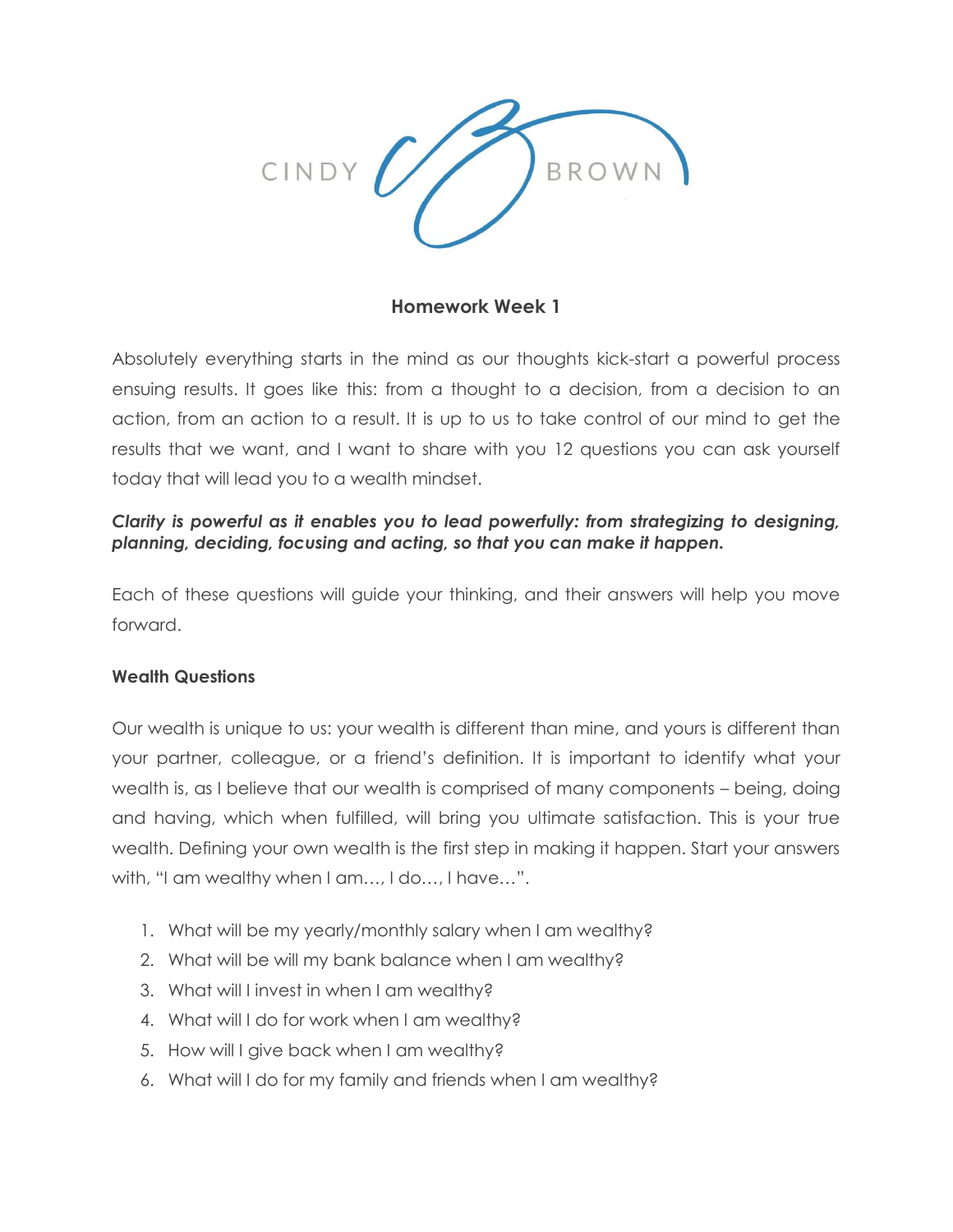- 7. What do I want to have when I am wealthy?
- 8. Where do I want to live when I am wealthy?
- 9. Where will I live when I am wealthy?
- 10. How will I feel when I am wealthy?
- 11. What makes me excited now that I am rich?
- 12. What is too much wealth?

The questions above should begin to give you clarity on your beliefs about wealth, what you will do with your wealth and why you want to be wealthy.

In the next few weeks we will take the answers to these questions and begin to develop a plan to create the wealth you desire. This plan will be focused around the **Activities**, **Alignment**, and **Achievements** you are willing to commit to for the acquisition of wealth.

For this week, just look at the questions below and begin thinking about what the answers might be. I will give you more tools to better assess your situation and develop a strategy as we work together.

# **Activities Questions**

This series of 5 questions is amazing to assess your current activities, and help you focus onto the next steps of implementation. I review these questions every 3 months to see if I am on track.

- 1. What should I start doing to become wealthy?
- 2. What am I doing now that keeps me from being wealthy?
- 3. What should I continue doing to build wealth?
- 4. What should I do more of to build wealth?
- 5. What should I do less of to build wealth?

# **Alignment Question**

Before jumping in into an activity and executing it, it is important to actually double check this activity is aligned with your overall BIG picture. You'd be amazed at the

 $2$  © Cindy B Brown 2017